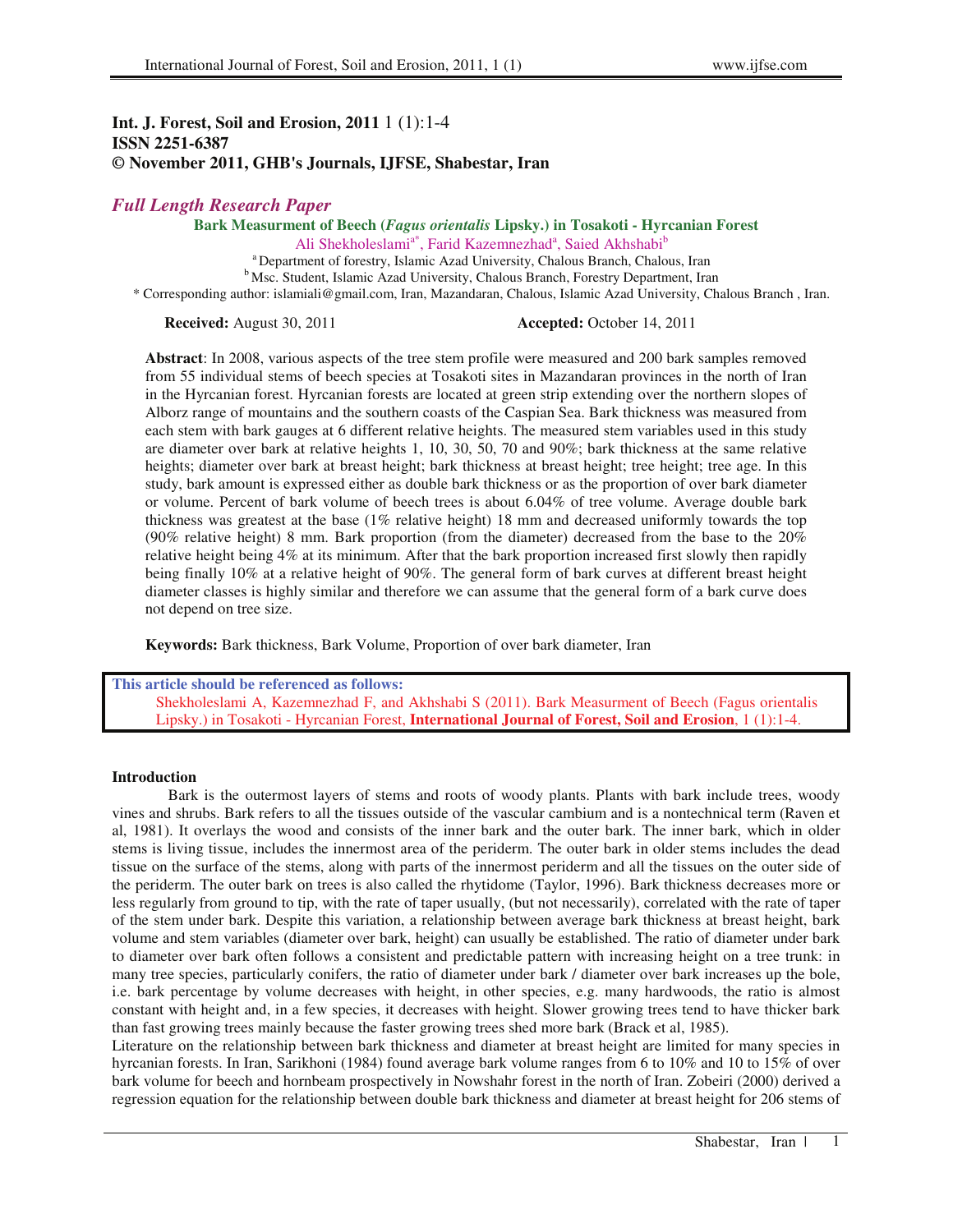beech in forests of Noshahr forest in the north of Iran. Namiranian (2006) derived a regression equation for the relationship between double bark thickness and diameter at breast height for 104 stems of beech in forests of Noshahr in the Hyrcanian forests.

Van Laar and Geldenhuys (1975) derived six regression equations for the relationship between double bark thickness and branch-free stem length for groups of species in forests of the southern Cape (nowWestern Cape Province) (double bark thickness equals the over-bark diameter minus the under-bark diameter of the stem at a certain point) in South Africa. Williams et al. (2005) derived six regression equations for the relationship between bark thickness and diameter at breast height for sex tree species used medicinally in South Africa. Johnson and Wood (1978) derived a simple linear model reliably predicts bark thickness of radiata pine in the Australian Capital Territory.

This article is not included in your organization's subscription. However, you may be able to access this article under your organization's agreement with Elsevier.

Laasasenaho et al. (2007) modeled bark thickness of Picea abies with taper curves in Finland.

Hyrcanian forests are located at green strip extending over the northern slopes of Alborz range of mountains and the southern coasts of the Caspian Sea. This area ranges approximately 800 km long and 110 km wide and has a total area of 1.8 million hectare. Hyrcanian forests encompass various forest types including 80 woody species (trees and shrubs). They are suitable habitats for a variety of hardwood species such as beech, hornbeam, oak, maple, alder, and Large-leaved lime (Sagheb-Talebi et al., 2003).

This paper quantifies the relationship between bark thickness and diameter at breast height for two tree species used industrially in Iran. The purpose of this investigation is to measurement of bark thicknesses, and derived a regression of bark thicknesses and the diameter at breast height of the study trees.

## **Material and Methods**

 Tosakoti forests are located in Tonokabon forests in the North of Iran. The altitude varies from 400 to 2300 meters above see level. All the investigated areas have obvious homogeneity in geology and climate. Most precipitation occurs from early autumn to early spring. The climate is very humid with mild winters (August with the highest average maximum temperature of 0.1  $\degree$ C and February with the coolest month with an average minimum temperature of 2.6 °C); a yearly average temperature of 11°C and a yearly precipitation of 1100 mm, were recorded (1976-2006) at the nearest meteorological stations in Tonokabon city.

In 2008, various aspects of the tree stem profile were measured and 200 bark samples removed from 55 individual stems of beech species at Tosakoti sites in Mazandaran provinces in the north of Iran. Bark thickness was measured from each stem with bark gauges at 6 different relative heights. The measured stem variables used in this study are:

- diameter over bark at relative heights 1, 10, 30, 50, 70 and 90% (di); bark thickness at the same relative heights (bi); diameter over bark at breast height (d1.3); bark thickness at breast height (b1.3); tree height (h); tree age (t).

Trees were selected from various size classes based on the stem diameter at breast height (dbh, 1.3 m above the ground). None of the individuals sampled had suffered any prior harvesting damage and the bark on the bole was intact. Stem diameter-classes were 5 cm classes. Once a tree was selected, the following information was recorded: the diameter of the stem at breast height and for relative height of the tree; branch-free bole length and age of tree. Stem diameter was measured using a forestry 'diameter tape' that allows diameter to be read directly from a circumference measurement. Vertical height and branch-free bole length were estimated using a height pole marked in 3 m intervals. After harvesting each tree, bark samples were cut and removed at each selected points. Bark thickness was measured on site using a Vernier calliper (accuracy: 0.01 mm). Regressions between dbh and the bark thickness of the samples were calculated and also, regression equations are calculated between dbh, height, age and bark thickness for the two species using Spss 16 and Excel 2003.

#### **Results**

Minimum and maximum values, means (x) and standard deviations (S.D.) of the central sample tree measurement characteristics (d1.3, b1.3, h, and t) are presented in Table 1. In this study, bark amount is expressed either as double bark thickness or as the proportion of over bark diameter or volume. Percent of bark volume of beech trees is about 6.04% of tree volume.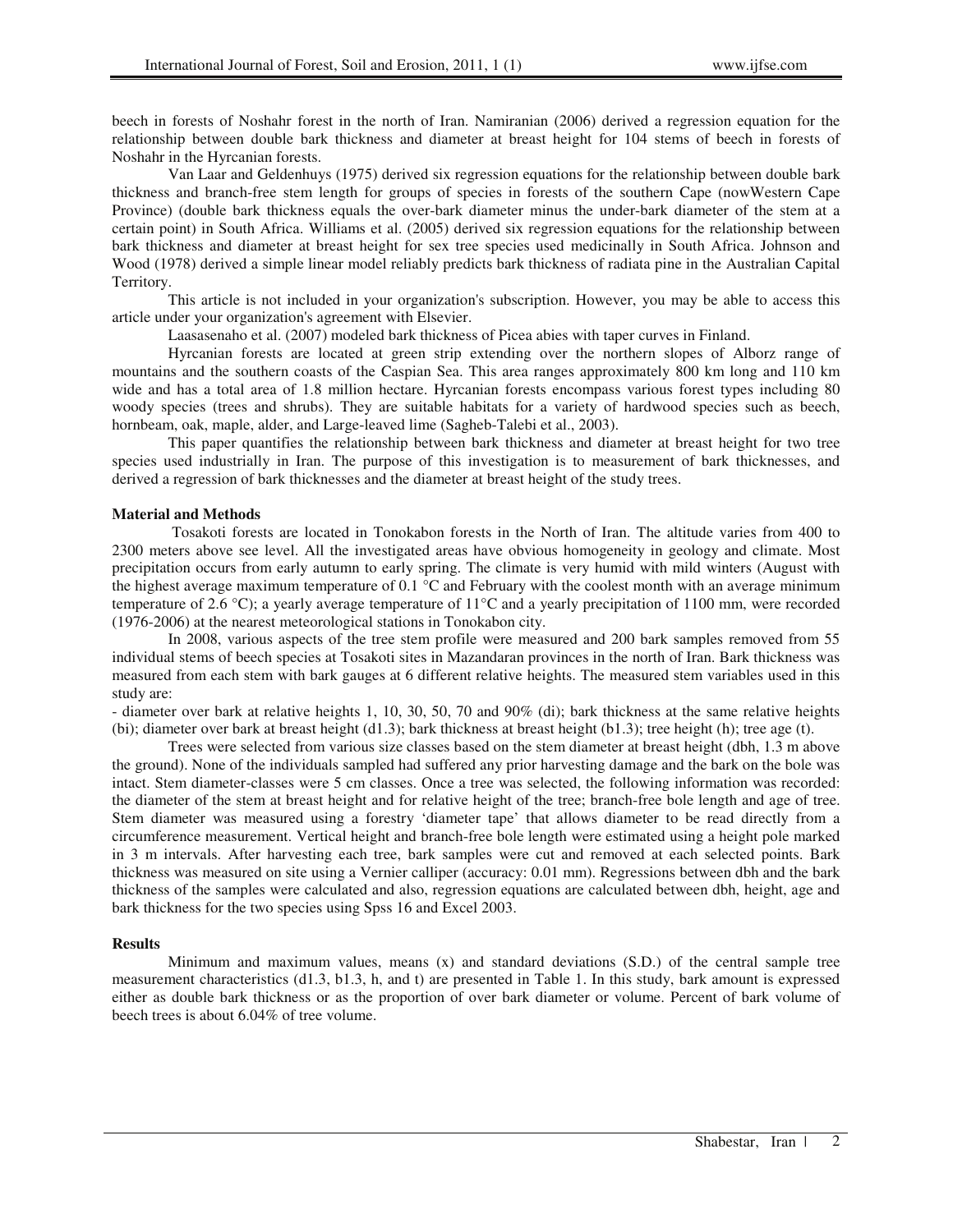**Table 1- Descriptive Statistics of data** 

|               | Minimum | Maximum | Mean   | Std.<br>Deviation |
|---------------|---------|---------|--------|-------------------|
|               |         |         |        |                   |
| $dbh$ (cm)    | 22.00   | 130.00  | 70.13  | 29.59             |
| bark<br>(mm)  | 9.00    | 30.20   | 18.68  | 5.52              |
| hieght<br>(m) | 14.50   | 35.00   | 25.70  | 5.38              |
| age(years)    | 40.00   | 220.00  | 112.85 | 44.93             |



Fig1- Mean values of double bark thickness (mm) and proportional bark thickness (%) as a function of relative height



height diameter classes

Average double bark thickness was greatest at the base (1% relative height) 18 mm and decreased uniformly towards the top (90% relative height) 8 mm. Bark proportion (from the diameter) decreased from the base to the 20% relative height being 4% at its minimum (Figure 1). After that the bark proportion increased first slowly then rapidly being finally 10% at a relative height of 90%.

The general form of bark curves at different breast height diameter classes (Figure 2) is highly similar and therefore we can assume that the general form of a bark curve does not depend on tree size.

Models to estimate bark thickness at breast height were made by using the following linear functions (2R= double thickness of bark (mm),  $d_{1,3}$ = diameter at breast height, h= height, A= age):

 $-2R= 0.164 * d_{13} + 7.199$  (1)

 $-2R= 8.56158 + (0.15553 * d_{1,3}) - (0.10626 * h) + (0.01719 * A)$  (2)